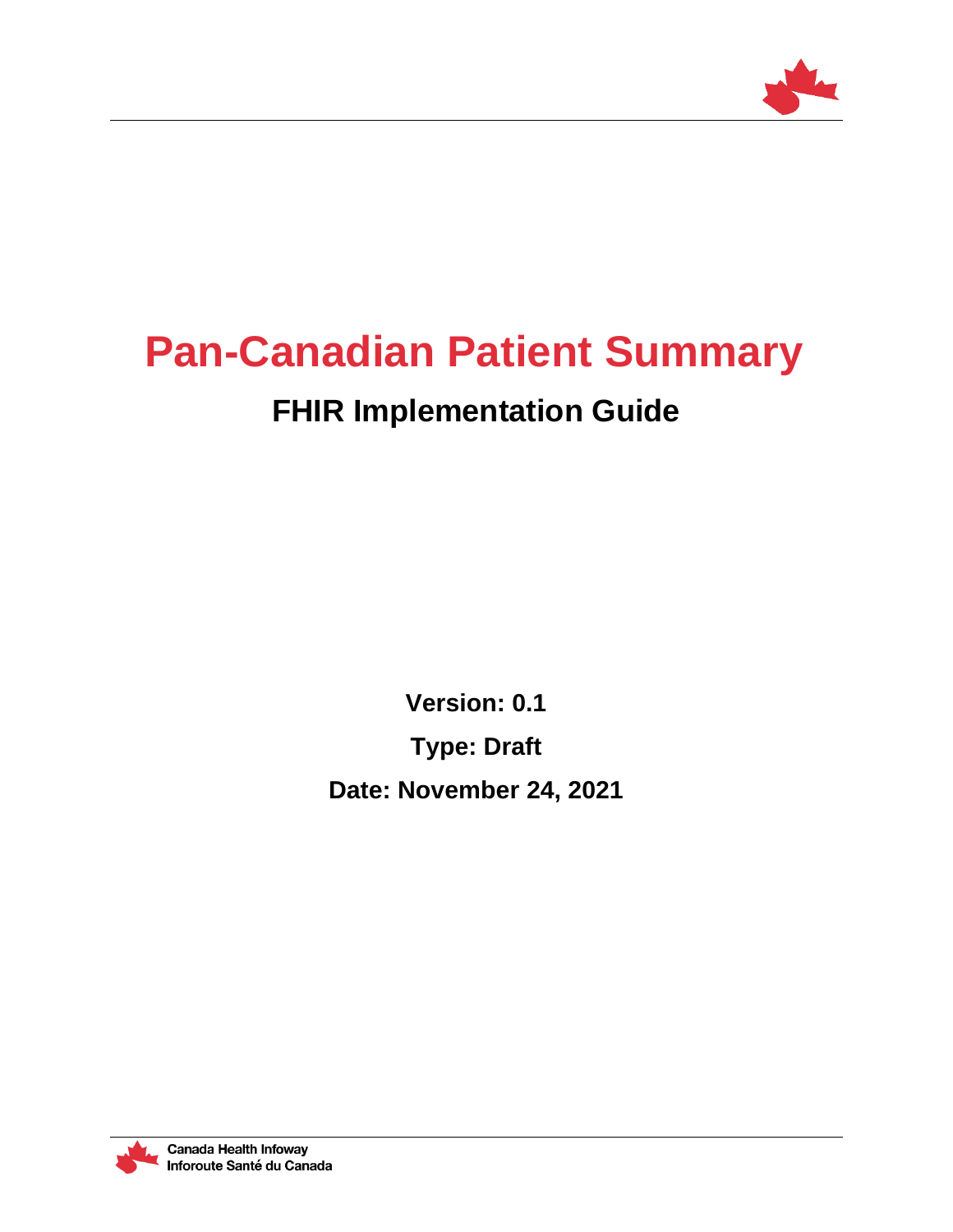# FHIR Implementation Guide

#### Purpose

The pan-Canadian Patient Summary - FHIR Implementation Guide is an implementable, testable specification for the HL7 FHIR composition that defines the data payload of the PS-CA specification, based on the HL7 FHIR IPS implementation guide. It contains information for solution developers to implement the PS-CA content data model using the HL7® Fast Healthcare Interoperability Resources (FHIR®) standard. It describes the data elements & types, cardinality, constraints, and code system references - all of the details needed for two systems to be semantically interoperable with each other when a PS-CA compliant patient summary is exchanged.

### Intended Audience

The intended audience of the pan-Canadian Patient Summary – FHIR Implementation Guide includes, but is not limited to, the following:

- IT departments of healthcare institutions (technical product managers, IT managers, operations staff)
- Technical staff of vendors participating in the IHE initiative
- Experts involved in standards development
- Individuals and teams responsible for implementing software solutions such as project managers, CTOs, CISOs, software engineers, technical product managers, IT managers, operations staff, and other similar roles.

#### Overview

The pan-Canadian Patient Summary – FHIR Implementation Guide is the content data model for the Patient Summary-CA project, where participating jurisdictions and vendors can find relevant information for the following:

- Scope Statement & Development Process
- General Principles and Design for the FHIR® Profiles
	- Profiling Conventions and Approach
		- Terminology Approach
- Comparison of IPS-CA and PS-CA
- Specification Guidance
	- Scope of Guide
	- Known Issues & Future Development
	- Must Support Definition
	- Validation
- FHIR Artefacts
	- Description of Patient Summary Composition Structure & Profiles (e.g., sections that make up the data model content for the PS-CA - Interoperability Specifications v1 - Trial Implementation)
	- Profiles
	- Extensions
	- Terminology
	- Patient Summary Composition (list of sections that make up content for Data Model Development Process
- Process for providing Feedback